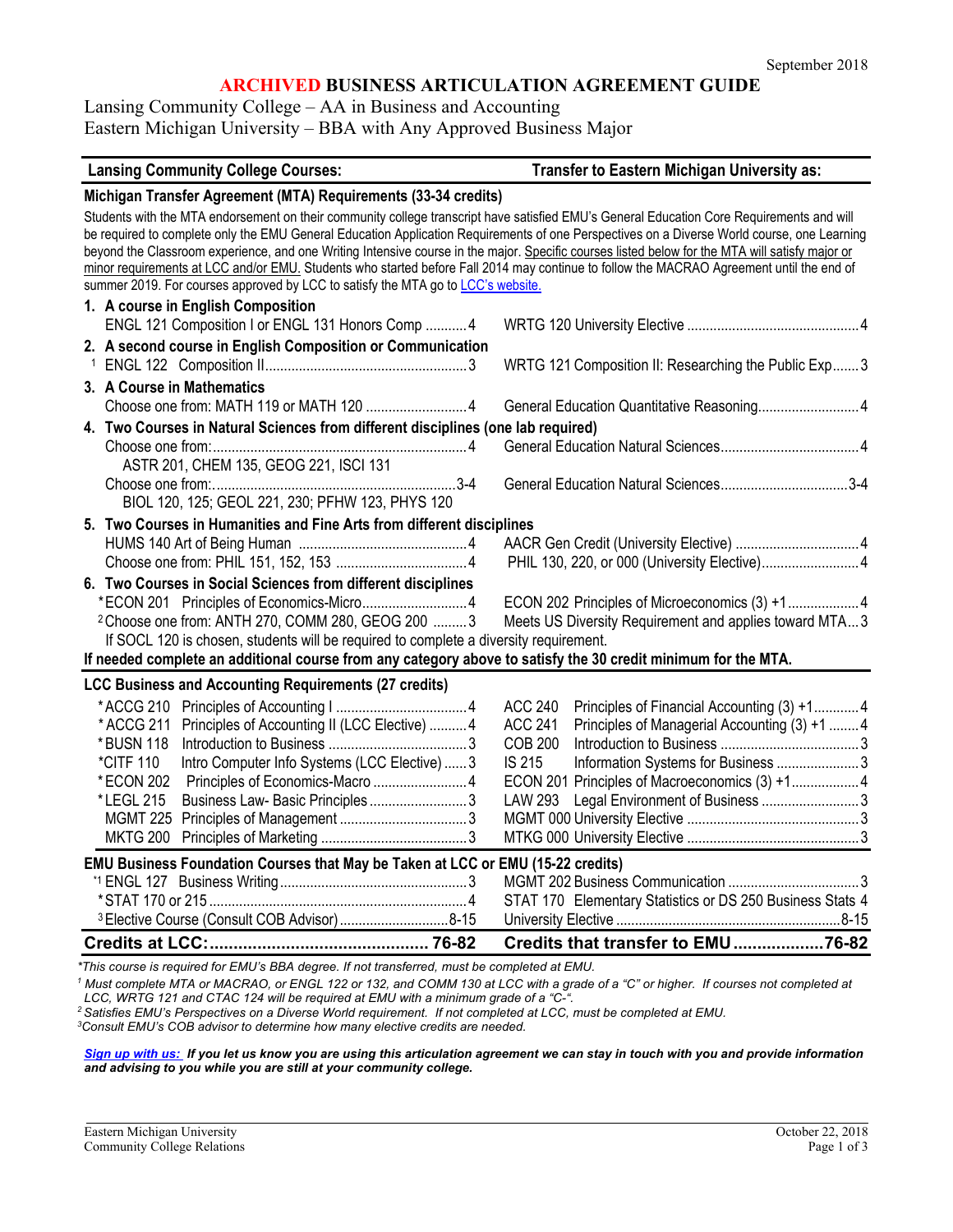# **ARCHIVED BUSINESS ARTICULATION AGREEMENT GUIDE**

Lansing Community College – AA in Business and Accounting Eastern Michigan University – BBA with Any Approved Business Major

## **Completion of the Bachelor of Business Administration Program at EMU**

# **Business Administration Core (18 credits)**

| <sup>1</sup> DS 251 Business Statistics for Decn Mkng (or DS 265) 3 |  |
|---------------------------------------------------------------------|--|
|                                                                     |  |
| MGMT 386 Organizational Behavior & Theory3                          |  |
|                                                                     |  |
|                                                                     |  |
| OM 374 Introduction to Operations Management 3                      |  |

### **Discipline Requirements (24-33 credits)**

Students may complete a major in any of the following areas: accounting, accounting information systems, computer information systems, economics, entrepreneurship, general business, marketing, management, finance and supply chain management.

### **LBC Requirement**

Students must complete one "Learning beyond the Classroom" (LBC) experience or course offered by EMU. Consult College of Business advisor for options.

| *Minimum credits to graduate: 124 |  |
|-----------------------------------|--|

#### <sup>1</sup> DS 265 and any other COB Foundation courses must be completed in first semester at EMU.

\*124 credits is the minimum required to graduate.

*Note: Each student must complete a writing intensive course as part of the major. Consult your advisor for course options.*

## **Sample Sequence for completing the program**

*Students following this agreement have the option of selecting any of the following disciplines to complete the BBA: accounting, accounting information systems, computer information systems, economics, entrepreneurship, general business, marketing, management, finance, or supply chain management. The recommended course sequence for each discipline can be obtained from the COB Advising Center.*

*DS 265 or DS 251 must be completed in the first semester at EMU.*

| First Semester         |                                                  | $(12-15 \text{ credits})$ |
|------------------------|--------------------------------------------------|---------------------------|
|                        |                                                  |                           |
|                        |                                                  |                           |
|                        |                                                  |                           |
|                        |                                                  |                           |
| <b>Second Semester</b> |                                                  | $(12-15 \text{ credits})$ |
|                        | OM 374 F, W, S, online, Prereg: DS 251 or 2653   |                           |
|                        |                                                  |                           |
| <b>Third Semester</b>  |                                                  | $(12-15 \text{ credits})$ |
|                        | MGMT 490 F, W, S, online, Concur Prereq: OM 3743 |                           |
|                        |                                                  |                           |
| <b>Fourth Semester</b> |                                                  | $(6-15 \text{ credits})$  |

**Credits at EMU..................................................42-60**